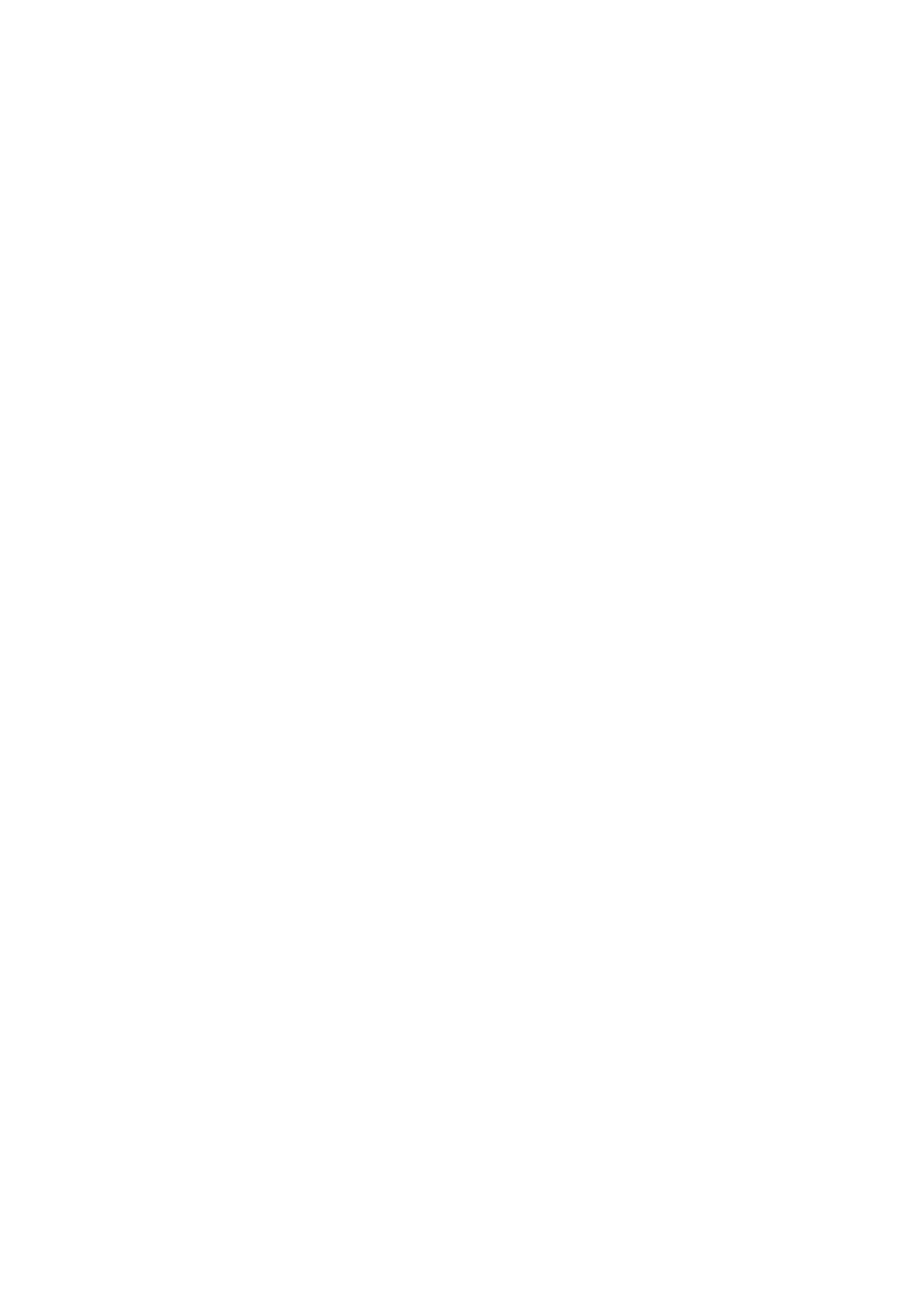*I certify that this public bill, which originated in the Legislative Assembly, has finally passed the Legislative Council and the Legislative Assembly of New South Wales.*

> *Clerk of the Legislative Assembly. Legislative Assembly, Sydney, , 2013*



New South Wales

## **Election Funding, Expenditure and Disclosures Amendment (Administrative Funding) Bill 2013**

Act No , 2013

An Act to amend the *Election Funding, Expenditure and Disclosures Act 1981* with respect to claims on the Administration Fund; and for other purposes.

*I have examined this bill and find it to correspond in all respects with the bill as finally passed by both Houses.*

*Assistant Speaker of the Legislative Assembly.*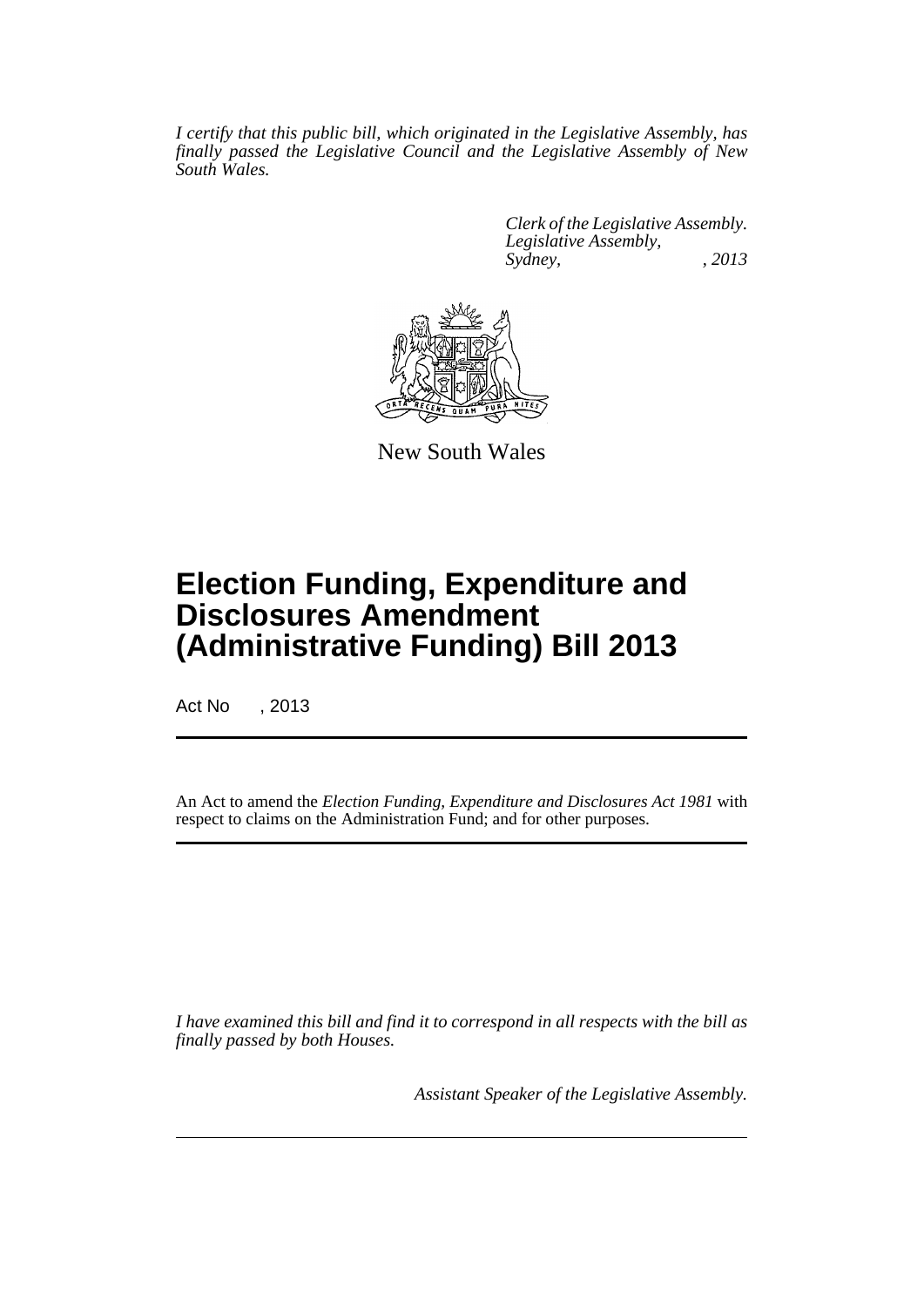#### <span id="page-3-0"></span>**The Legislature of New South Wales enacts:**

#### **1 Name of Act**

This Act is the *Election Funding, Expenditure and Disclosures Amendment (Administrative Funding) Act 2013*.

#### <span id="page-3-1"></span>**2 Commencement**

This Act commences on the date of assent to this Act.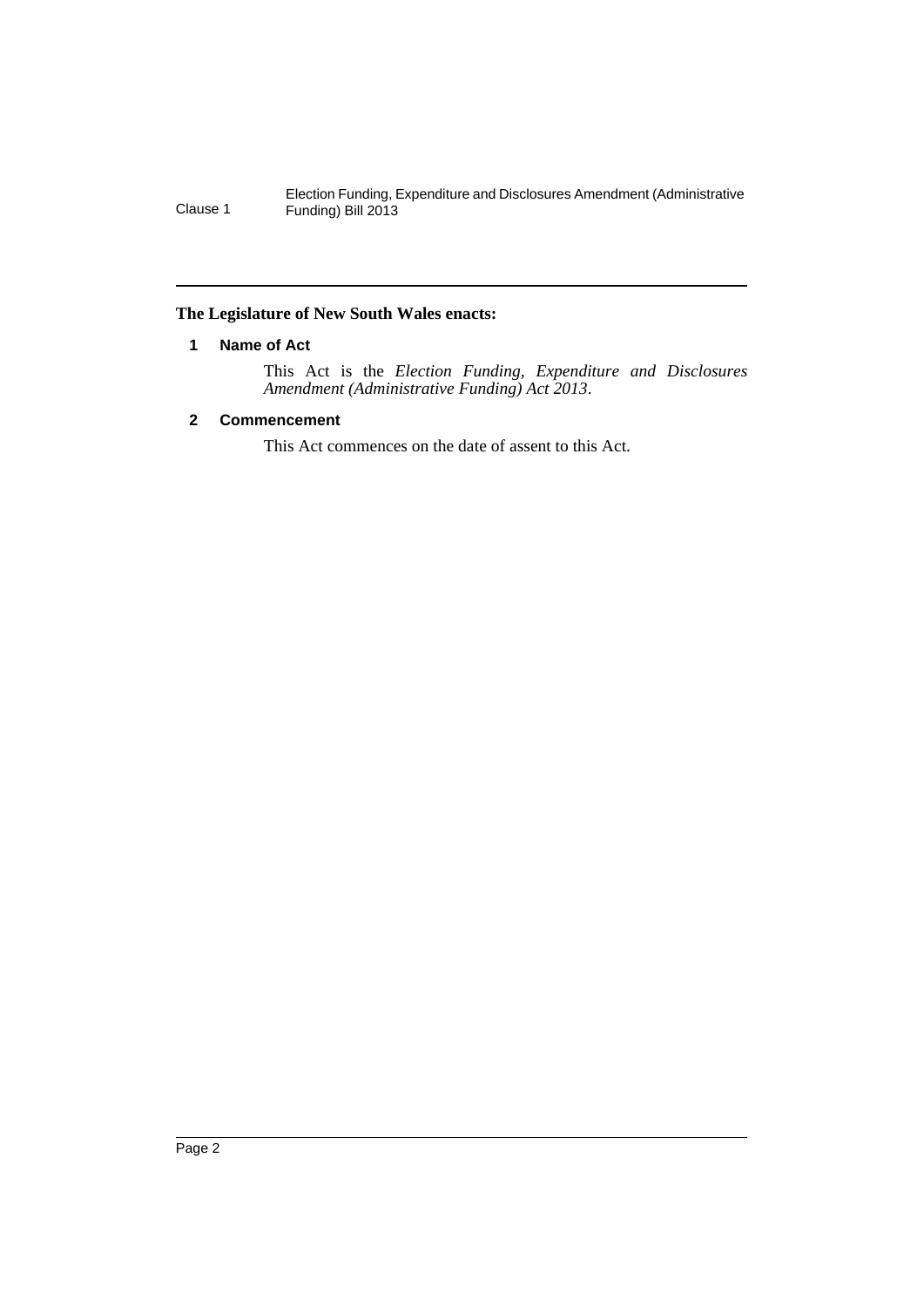Amendment of Election Funding, Expenditure and Disclosures Act 1981 No 78 Schedule 1

### <span id="page-4-0"></span>**Schedule 1 Amendment of Election Funding, Expenditure and Disclosures Act 1981 No 78**

#### **[1] Section 97E Public funding of eligible parties for administrative expenditure**

Omit section 97E (3). Insert instead:

- (3) The annual amount to be distributed from the Administration Fund to any such eligible party is the amount of actual administrative expenditure incurred by or on behalf of the party during the calendar year to which the payment relates, but not exceeding:
	- (a) \$200,000 if there is only one elected member endorsed by the party, or
	- (b) \$350,000 if there are only 2 elected members endorsed by the party, or
	- (c) \$450,000 if there are only 3 elected members endorsed by the party, or
	- (d) \$450,000 if there are more than 3 elected members endorsed by the party plus \$83,000 for each such member in excess of 3 up to a maximum of 22 members in excess of 3.

#### **[2] Section 97F Public funding of Independent members for administrative expenditure**

Omit "\$80,000" from section 97F (3). Insert instead "\$200,000".

#### **[3] Section 97GA**

Insert after section 97G:

#### **97GA Quarterly payments**

- (1) A party or an elected member is, subject to and in accordance with this Act, eligible for quarterly payments from the Administration Fund for actual administrative expenditure incurred by or on behalf of the party or elected member in a calendar year (*the relevant calendar year*) determined in accordance with this section.
- (2) A quarterly payment may be made in respect of each of the first three quarters of the relevant calendar year.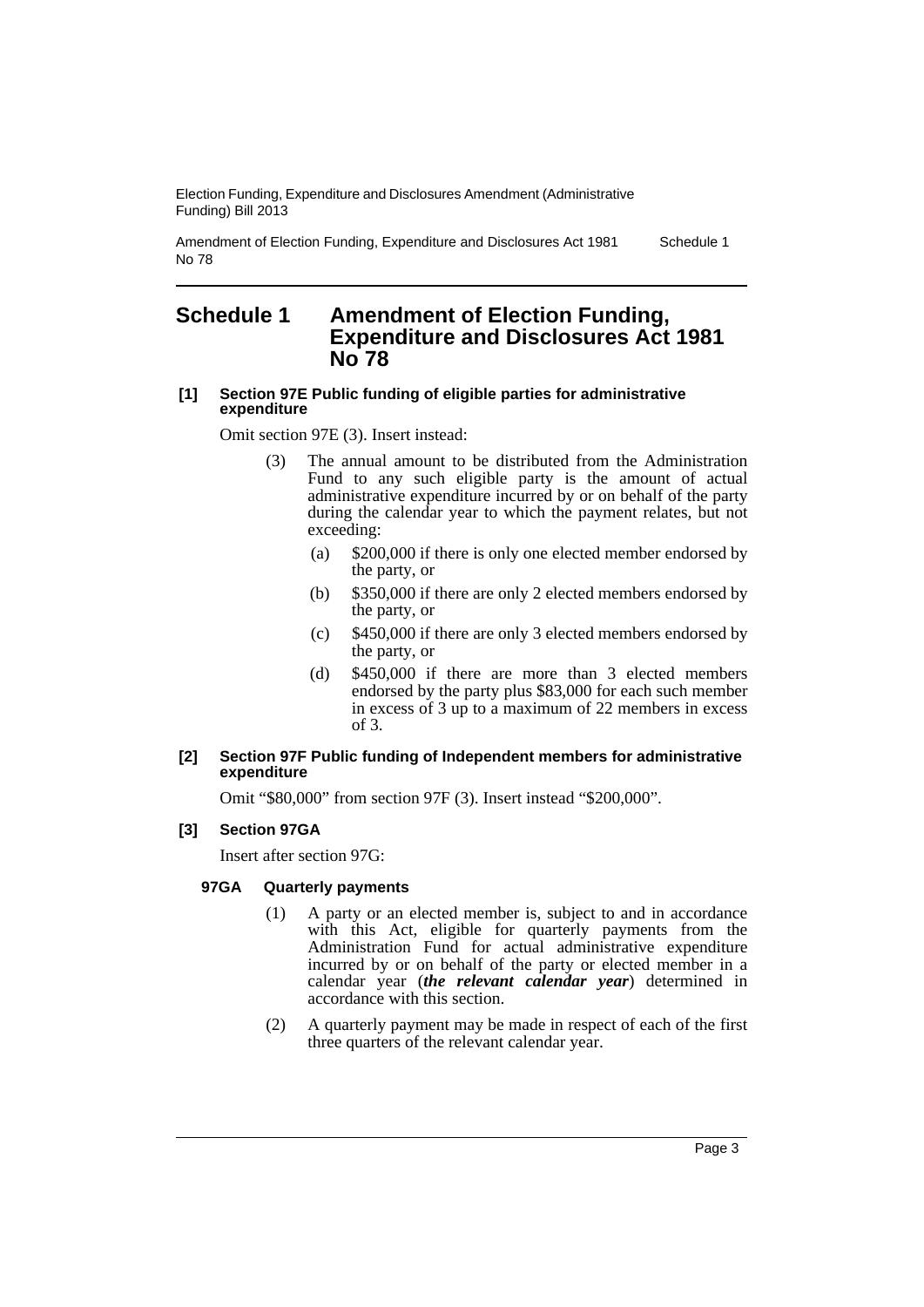Schedule 1 Amendment of Election Funding, Expenditure and Disclosures Act 1981 No 78

- (3) A quarterly payment must not exceed:
	- (a) 25% of the annual amount if the payment is in respect of the first quarter, and
	- (b) 50% of the annual amount if the payment is in respect of the second quarter, less any amounts paid in respect of the first quarter, and
	- (c) 75% of the annual amount if the payment is in respect of the third quarter, less any amounts paid in respect of the first and second quarters.
- (4) The *annual amount* is the maximum amount of annual payment for which the party concerned would be eligible under section 97E (3), or the elected member concerned would be eligible under section 97F (3), in respect of the relevant calendar year.
- (5) The annual amount is to be determined on the assumption that:
	- (a) in the case of a party, the number of elected members endorsed by the party at the end of the relevant calendar year will be the same as the number of elected members endorsed by the party at the date on which the claim for the quarterly payment is determined, and
	- (b) in the case of a person who is an elected member, the person will continue to be an elected member at the end of the relevant calendar year.
- (6) All amounts paid to a party or an elected member by way of quarterly payments under this section in respect of a calendar year are to be deducted from the annual payment to which the party or elected member is entitled under section 97E or 97F in respect of that year.
- (7) If a party or elected member receives amounts by way of quarterly payment under this section in respect of a calendar year in excess of the amount (if any) to which the party or elected member becomes eligible under section 97E or 97F in respect of that year, the amount of the excess must be repaid to the Authority within 60 days after the party or elected member (or agent of the party or elected member) receives notice in writing from the Authority of the amount of the excess payment.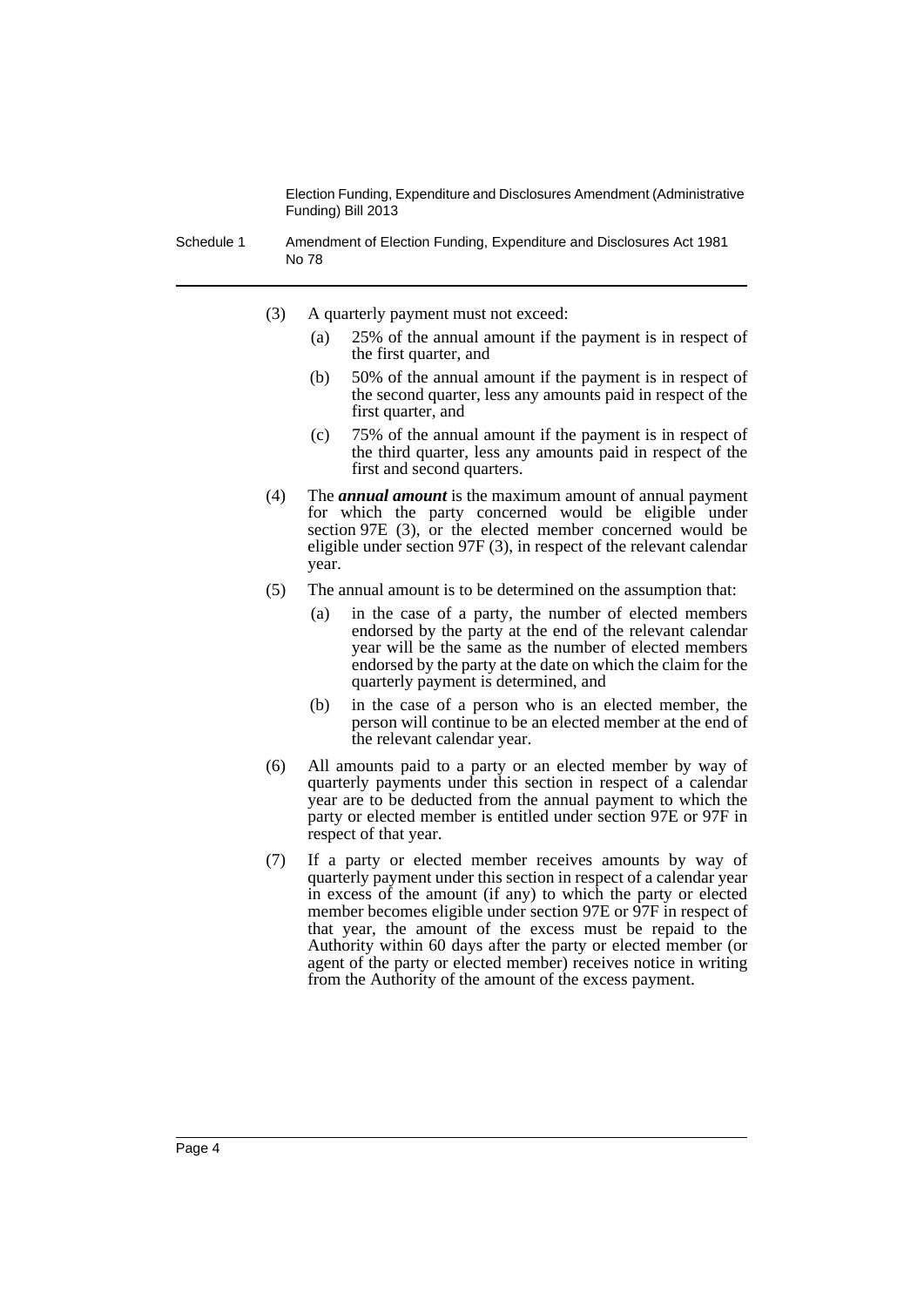Amendment of Election Funding, Expenditure and Disclosures Act 1981 No 78 Schedule 1

> (8) All amounts received by a party or elected member by way of quarterly payments under this section in respect of a calendar year must be repaid, on demand by the Authority, to the Authority if the party or elected member is not eligible under section 97E or 97F for an annual payment from the Administration Fund in relation to that year.

#### **[4] Section 97J Claims for payment**

Omit "a payment under this Part for a calendar year" from section 97J (1).

Insert instead "an annual payment for a calendar year, or a quarterly payment, under this Part".

#### **[5] Section 97J (2)**

Omit the subsection. Insert instead:

- (2) A claim must:
	- (a) be lodged with the Authority and be in writing, and
	- (b) be accompanied by a declaration and such information or evidence as the Authority may require under this Division, including (but not limited to) information or evidence that the Authority requires to establish the eligibility of the party or elected member to make the claim, and
	- (c) be made within 6 months after the end of the calendar year for which payment is to be made, unless the claim is for a quarterly payment.

#### **[6] Section 97J (3)**

Omit the subsection. Insert instead:

(3) Entitlement to an annual payment under this Part is to be determined as at the end of the calendar year for which the payment is to be made.

#### **[7] Section 97J (5)–(7)**

Insert after section 97J (4):

- (5) A payment under this Part for which a party or elected member is eligible is required to be made within the period of 6 weeks after the Authority receives all of the following:
	- (a) a claim for the payment that complies with this Division,
	- (b) all other documentation that is required to be provided under this Division in connection with the claim,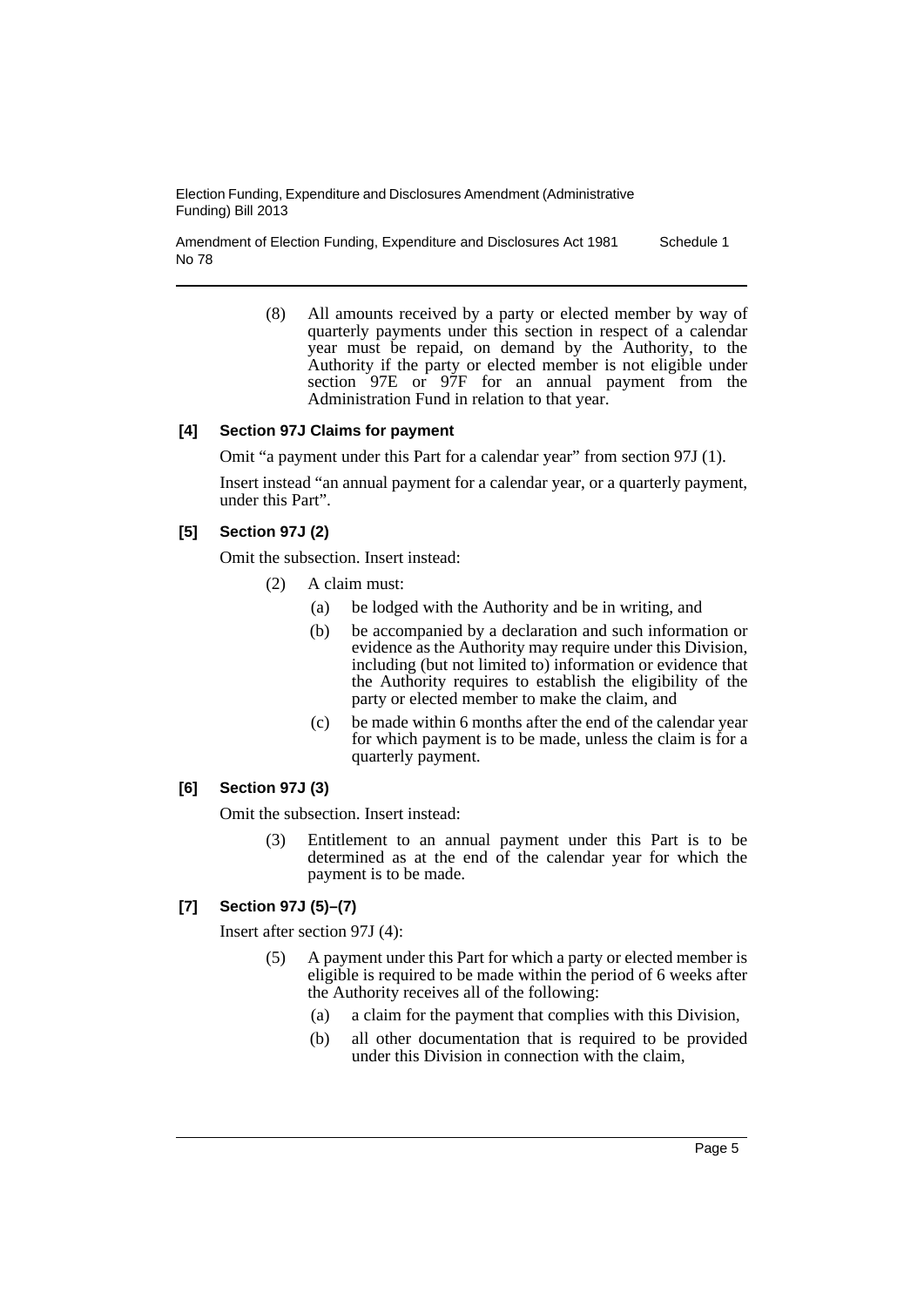Schedule 1 Amendment of Election Funding, Expenditure and Disclosures Act 1981 No 78

- (c) information or evidence required by the Authority under this Division in connection with the claim.
- (6) Any amount required to be repaid to the Authority under this Part or to which the recipient is not entitled may be recovered by the Authority as a debt in any court of competent jurisdiction.
- (7) The Authority may deduct from any payment due under this Part in respect of a party or elected member any amount that the Authority is authorised by this Part to recover as a debt from the party or elected member or agent of the party or elected member.

#### **[8] Schedule 1 Adjustment for inflation of monetary caps**

Omit clause 4 (1). Insert instead:

- (1) Each of the adjustable amounts specified in a provision of Division 2 of Part 6A applies for the year 2012 and is to be adjusted for inflation for subsequent calendar years as provided by this clause.
- (1A) Each of the adjustable amounts specified in a provision of Division 3 of Part 6A applies for the first calendar year to which the provision applies and is to be adjusted for inflation for subsequent calendar years as provided by this clause.

#### **[9] Schedule 2, heading**

Omit the heading. Insert instead:

## **Schedule 2 Savings, transitional and other provisions**

#### **[10] Schedule 2, clause 1A (1)**

Omit the subclause. Insert instead:

(1) The regulations may contain provisions of a savings or transitional nature consequent on the enactment of any Act that amends this Act.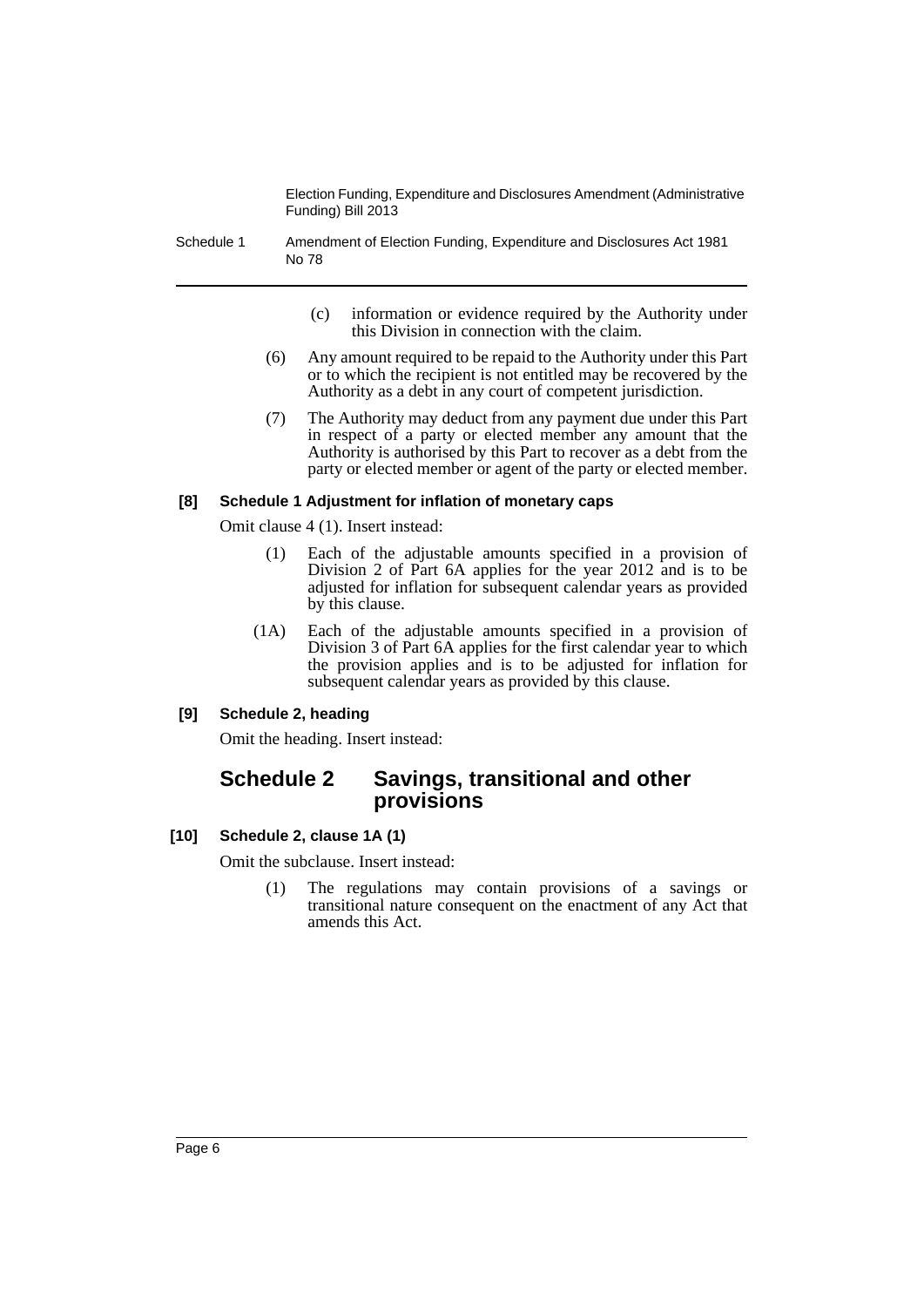Amendment of Election Funding, Expenditure and Disclosures Act 1981 No 78 Schedule 1

#### **[11] Schedule 2, Part 8**

Insert after Part 7:

### **Part 8 Provisions consequent on enactment of Election Funding, Expenditure and Disclosures Amendment (Administrative Funding) Act 2013**

#### **23 Definition**

In this Part, *amending Act* means the *Election Funding, Expenditure and Disclosures Amendment (Administrative Funding) Act 2013*.

#### **24 Payments from Administration Fund in respect of 2012 calendar year**

- (1) The amendments made to sections 97E and 97F by the amending Act are taken to have effect in respect of the 2012 calendar year.
- (2) The Authority may, on application by a party or elected member, redetermine any payment that has been made to the party or elected member under Division 2 of Part 6A, or any claim for payment under that Division, in respect of the 2012 calendar year that was determined under section 97E or 97F as in force before its amendment by the amending Act.
- (3) If the amount of any payment for which the party or elected member was eligible would have been more if the amendments made to sections 97E and 97F by the amending Act had been in force at the time the payment or claim was made, the Authority is to redetermine the amount to which the party or elected member is eligible under those sections as so amended.
- (4) Sections 97K–97M apply to an application for redetermination of a payment or claim under this clause and the payment of an additional amount under this clause in the same way as they apply to a claim for payment under Part 6A and a payment from the Administration Fund under that Part.
- (5) Any amount that is required to be paid to a party or elected member on a redetermination of a payment or claim under this clause is to be paid within 6 weeks after the Authority receives the application for redetermination.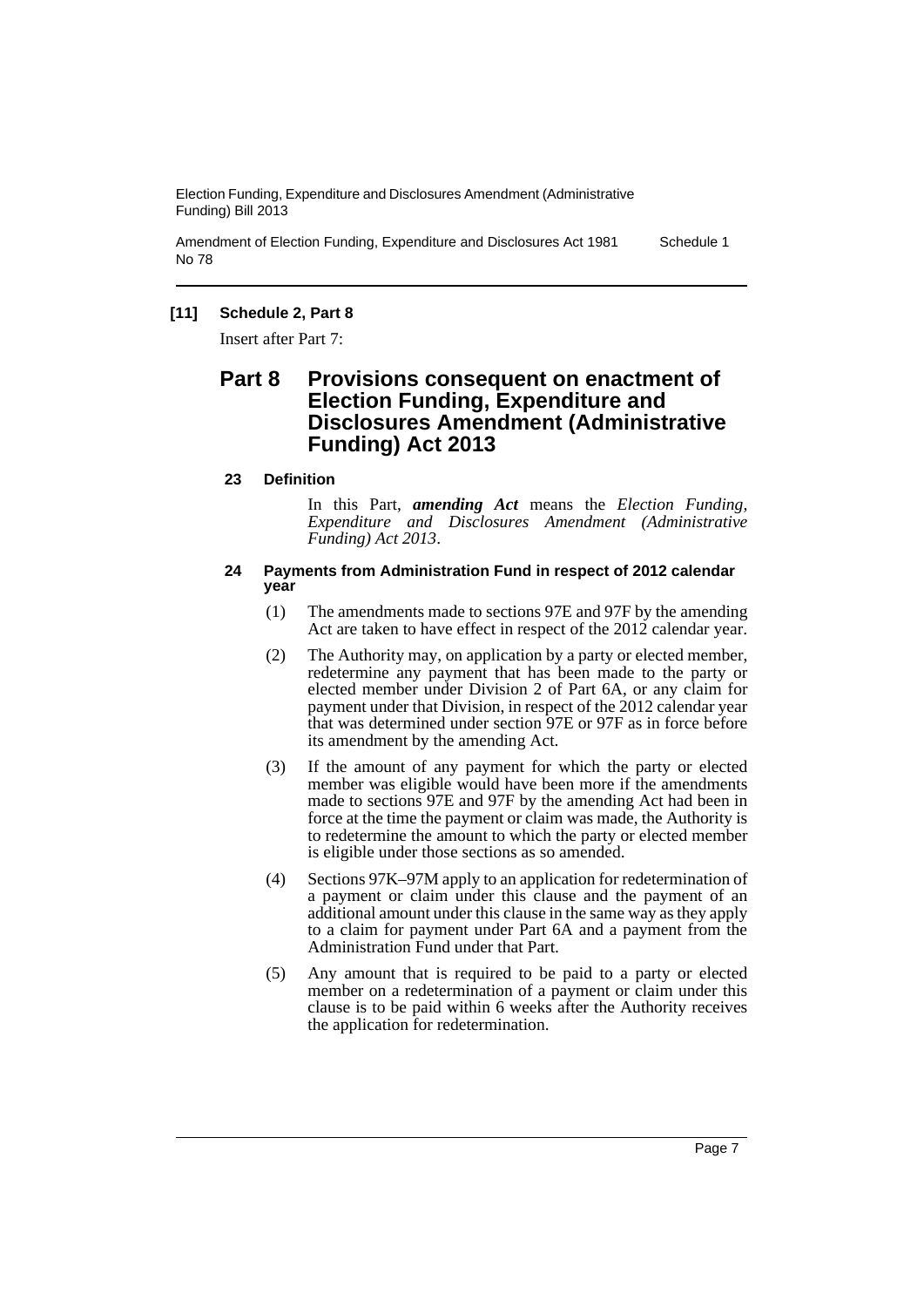Schedule 1 Amendment of Election Funding, Expenditure and Disclosures Act 1981 No 78

- (6) Section 97J (5) (as inserted by the amending Act):
	- (a) applies to a payment for which a claim is made after the commencement of that subsection, and
	- (b) applies to a payment in respect of the 2012 calendar year that has not been made but for which a claim (including the required supporting documentation and information) was made before that commencement as if the claim had been received by the Authority on that commencement.

#### **25 Notice of adjustable amounts**

The adjustable amounts for 2013 inserted in the *Election Funding, Expenditure and Disclosures (Adjustable Amounts) Notice* by the amendment made by Schedule 2 to the amending Act are taken to have been determined and published by the Authority in accordance with Schedule 1 to this Act.